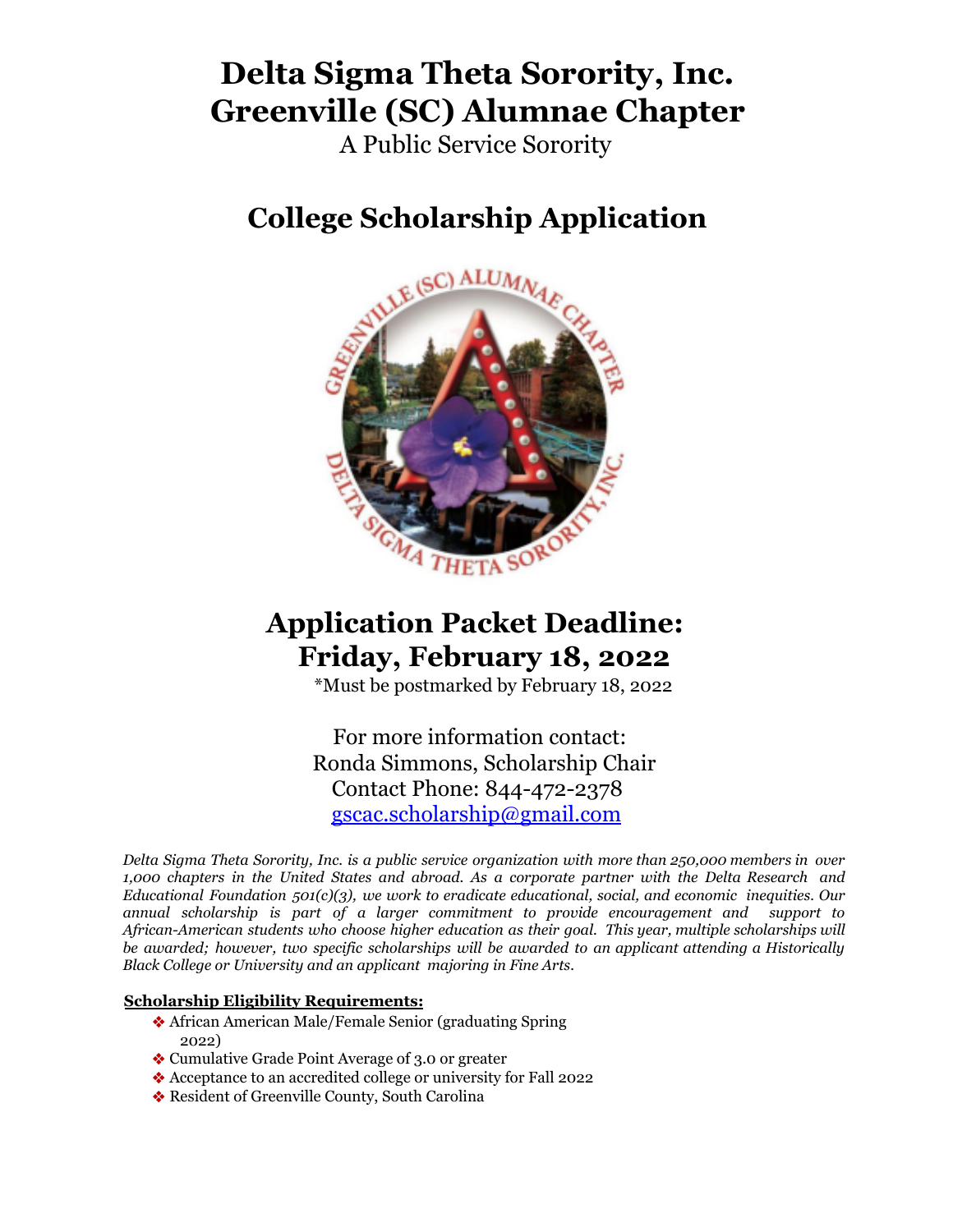## Delta Sigma Theta Sorority, Inc. A Public Service Sorority Founded in 1913 Greenville (SC) Alumnae Chapter Scholarship Application

| SEX [ ] MALE [ ] FEMALE |                                                                                |
|-------------------------|--------------------------------------------------------------------------------|
|                         |                                                                                |
| *Required               | *Weighted Grade Point Average ______ *Unweighted Grade Point Average_______    |
|                         |                                                                                |
|                         |                                                                                |
|                         | With whom do you reside? [ ]Father [ ]Mother [ ]Both [ ]Other If other, please |
|                         |                                                                                |
|                         |                                                                                |
|                         |                                                                                |

Number of dependent children in the home attending college Fall 2022 \_\_\_\_\_\_\_\_\_\_\_

List in order of preference four colleges to which you have applied

| 1. | Accepted<br>[ ] Yes [ ] No |
|----|----------------------------|
| 2. | [ ]Yes [ ]No               |
| 3. | [ ]Yes [ ]No               |
|    | [ ]Yes [ ]No               |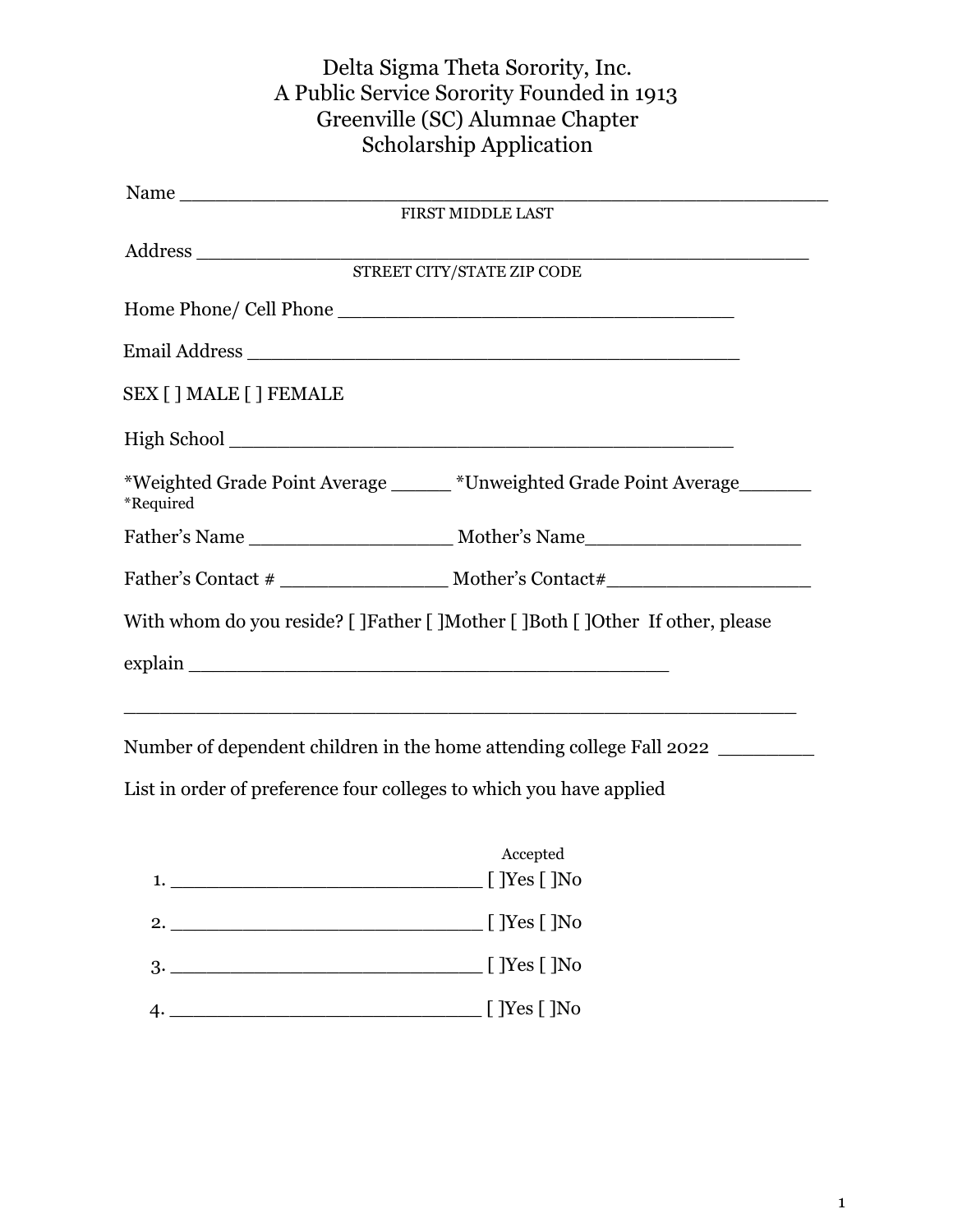|               | Career Goals                                                                               |
|---------------|--------------------------------------------------------------------------------------------|
|               |                                                                                            |
|               | List the financial aid for which you have applied and the results<br><b>Awarded Amount</b> |
|               |                                                                                            |
|               |                                                                                            |
|               |                                                                                            |
|               |                                                                                            |
|               |                                                                                            |
|               |                                                                                            |
|               | <u> 1989 - Johann Barbara, martxa alemaniar argumentuar argumenti (h. 1989).</u>           |
| offices held. | List your community service volunteer activities (non-school related). Include any         |
|               |                                                                                            |
|               |                                                                                            |
|               | List extra-curricular school activities (athletics, clubs). Include offices held.          |
|               |                                                                                            |
|               |                                                                                            |
|               | Please list any employment positions held outside of school ____________________           |

\_\_\_\_\_\_\_\_\_\_\_\_\_\_\_\_\_\_\_\_\_\_\_\_\_\_\_\_\_\_\_\_\_\_\_\_\_\_\_\_\_\_\_\_\_\_\_\_\_\_\_\_\_\_\_\_\_\_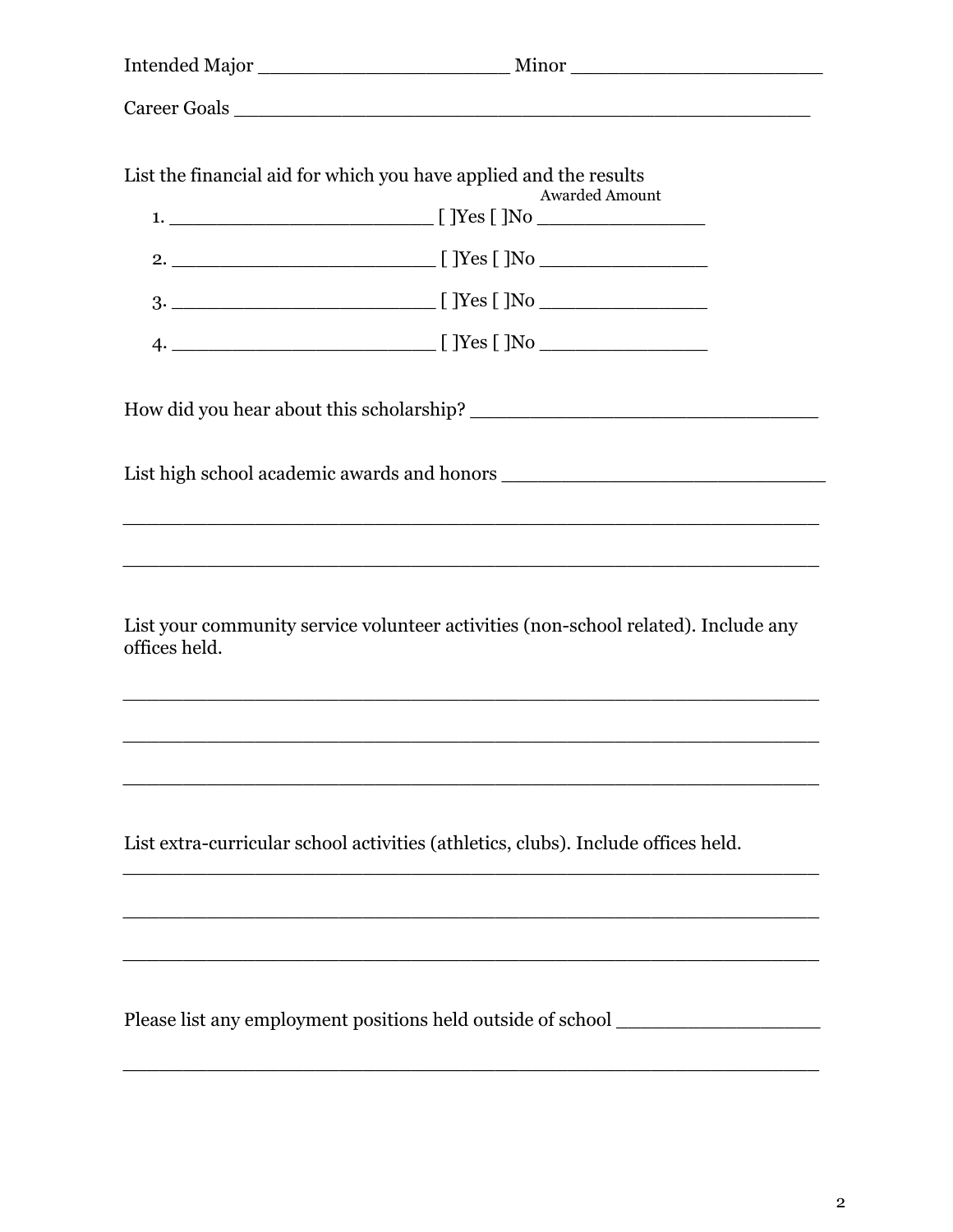In order to have a complete application packet, please attach the following:

- 1. Essay: **Discuss a situation, class or job that has impacted your life**. **How has it influenced your life and goals?** Essay must be at least 500 words. Include your name at the top of your essay.
- 2. Three (3) current, signed letters of recommendation on associated letterhead:
	- a. One letter from a person not related to you reflecting your community service volunteer activities (e.g., an employer, church official, community group leader), and
	- b. Two separate letters from two different members of high school personnel (counselor, teacher, coach, etc.)
- 3. Current copy of your official high school transcript (must contain the school seal)
- 4. A recent 4x6 professional-type headshot only photograph that is clear and could be used for publication, with your name printed on the back

### **Read carefully before signing:**

It is understood that false statements on this application shall be sufficient grounds for rejection of this application. I, \_\_\_\_\_\_\_\_\_\_\_\_\_\_\_\_\_\_\_\_\_\_\_\_\_\_\_\_\_\_\_\_, certify that all information given is accurate. I, the same state of the state of the state of the state of the state of the state of the state of the state of the state of the state of the state of the state of the state of the state of t if I am awarded this scholarship I must submit the following information by the fall deadline or the scholarship will be forfeited:

- ξ A letter from the university registrar's office verifying full time enrollment. Please make sure the letter includes your full name, and student identification number. Letter must be on the school letterhead. College acceptance letters, transcripts and class schedules will not be accepted as proof of full time enrollment.
- ξ A letter with the mailing address of the financial aid or cashier's office of your college or university. Please include your full name as it appears on university records and your student identification number**.** All scholarship checks will be mailed directly to the university or college.

**The 2022 scholarship award will be presented in April 2022.** The 2022 scholarship award recipients, known as Delta Scholars, will be notified in April 2022. This scholarship is not automatically renewed for previous recipients. All information will remain confidential.